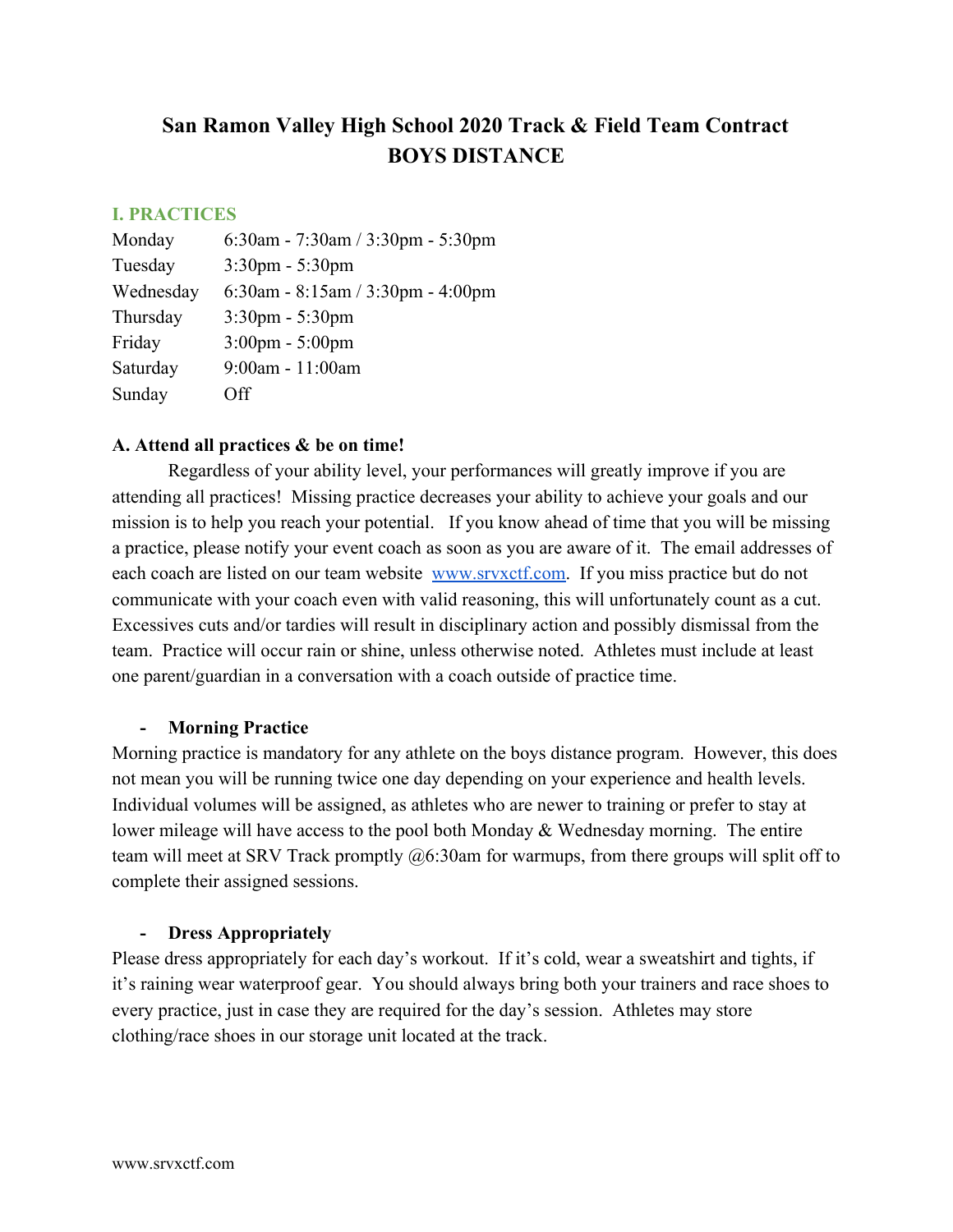## **- Stay For The Entire Practice**

Unless you have a valid reason and have notified a coach before the start of practice, you are expected to stay until the workout is fully completed. Athletes who surpass 3 cuts during the season can result in absence of the team.

## **- Give Your Best Effort!**

Trying your hardest at practice will translate into peak performances down the road. Set realistic goals each day at practice and let the coaches know what your intentions are!

## **II. MEETS**

For most members of the team, the track meets are the most enjoyable part of the season. Track meets give you the opportunity to use what you've learned in practice and see how much you have improved.

#### **- Attendance**

Attendance for all meets is mandatory and now showing up without prior approval from a coach constitutes a cut. All athletes are required to check out with their event coach before leaving any meet.

#### **- Events**

For all meets, you may compete in up to 4 events including relays. Which events you will do will be determined by the coaches prior to the meet. If you like to offer input to the coaches about which events you would like to do, please let them no later than 48 hours before the initial competition. Once your events have been determined, it is expected that you will compete to your full capabilities. Do not ask coaches to scratch you from any event once the meet has started. Please be responsible for checking in, getting appropriate race stickers, and making sure you are lining up for the correct heat!

#### **- Home Meets**

We need significant help from team members to have a home meet run smoothly. Everyone is required to arrive at the track as soon as school is dismissed to help set up. During the meet, you are expected to be respectful, polite, and remain on or near the track at all times. After the meet, every member must stay announcements have concluded and until all equipment is put away.

#### **- Uniforms**

For home meets, you should put on your uniform after the facility has been set up for the meet. Your meet shirt and sweats should be put on over your uniform. For away meets, the uniform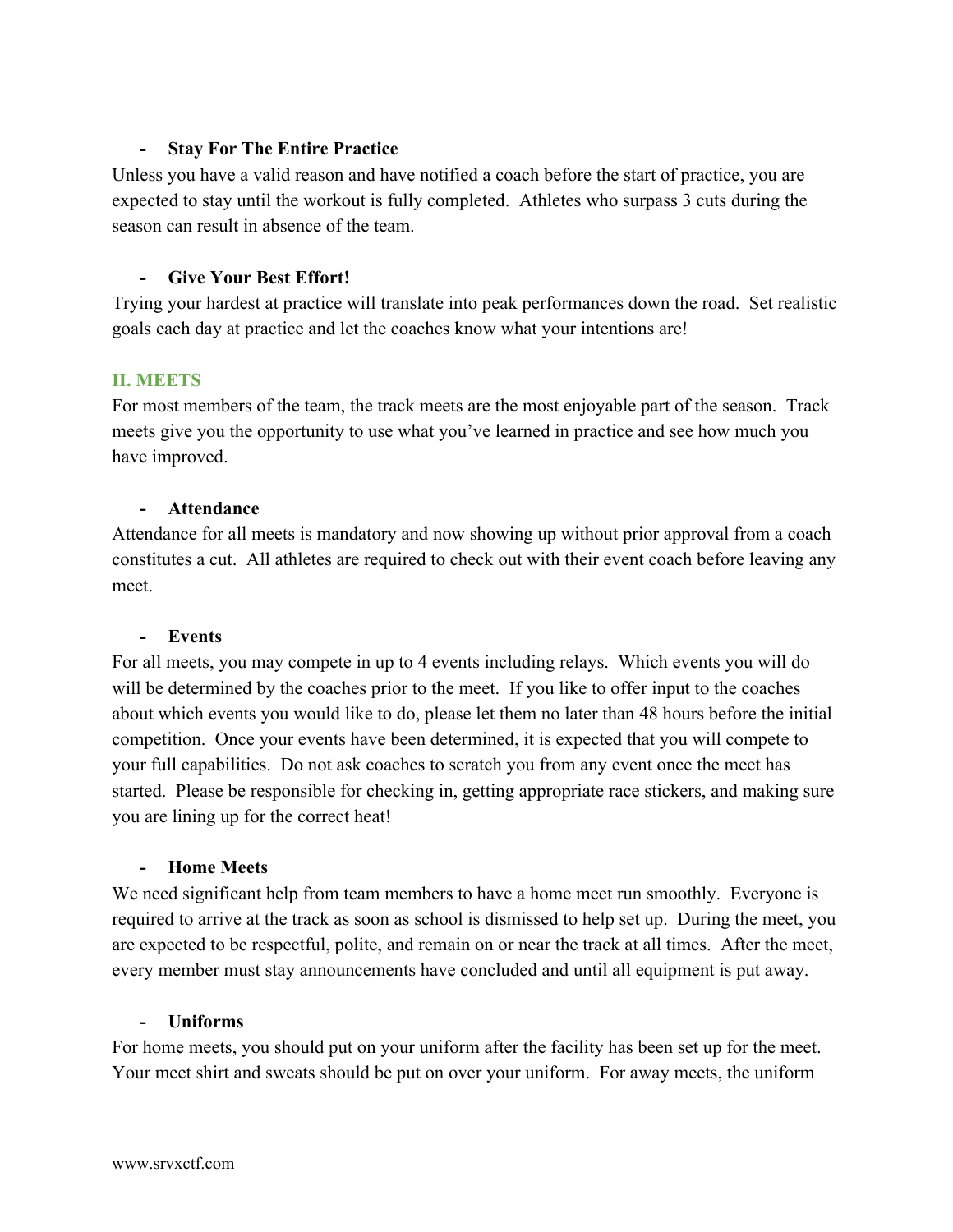should be on before you arrive at the facility. For league/sectional meets, it is required for you to show your uniform upon entering.

## **- Warm Ups**

Before any workout or race, we have a structured routine which begins 45 minutes prior to the first event. After the warmup, transition into drills and strides. Always loose, walk around, and avoid staying still for too long. For those doubling events, warmup 20 minutes before your secondary race.

#### **- Invitationals**

Invitational track meets are elite competitions held on weekends with many schools sending athletes to participate. Since the meets are highly competitive, athletes must hit a qualifying time to be accepted into the meet. All qualifying times will be posted on our team website, or can be brought to your attention by your respective coach at practice.

## **- Training / Strava**

Training will be provided through Strava, a free app/website that organizes sessions in a fun, easy way! Search: SRV XC / TF among "Clubs" as both athletes and parents will have access to what's planned for the day. Athletes must log training and be prepared before arriving to practice.

<https://www.strava.com/clubs/sanramonvalley>

# **III. WEIGHT TRAINING**

A proper weight-training program is an important aspect of your total conditioning regimen. It will improve your overall strength, flexibility, and explosiveness, which in turn, will improve your performance. Different events require different approaches to weight training, so your vent coach will suggest one best suited to your needs. Team members who have weight training class should talk to their event coach for suggestions on how to balance both. Weights will be available Monday and Thursday every week from 4:30pm - 5:30pm.

#### **IV. ANNOUNCEMENTS**

Everyday at the beginning of practice, we will have a 5-10 minute period of team announcements. This is to provide team members with information on meets, team rules, and other important team concerns. During announcements as a courtesy to the coaches and your teammates, you are expected to be respectful and listen accordingly.

# **V. BEHAVIOR**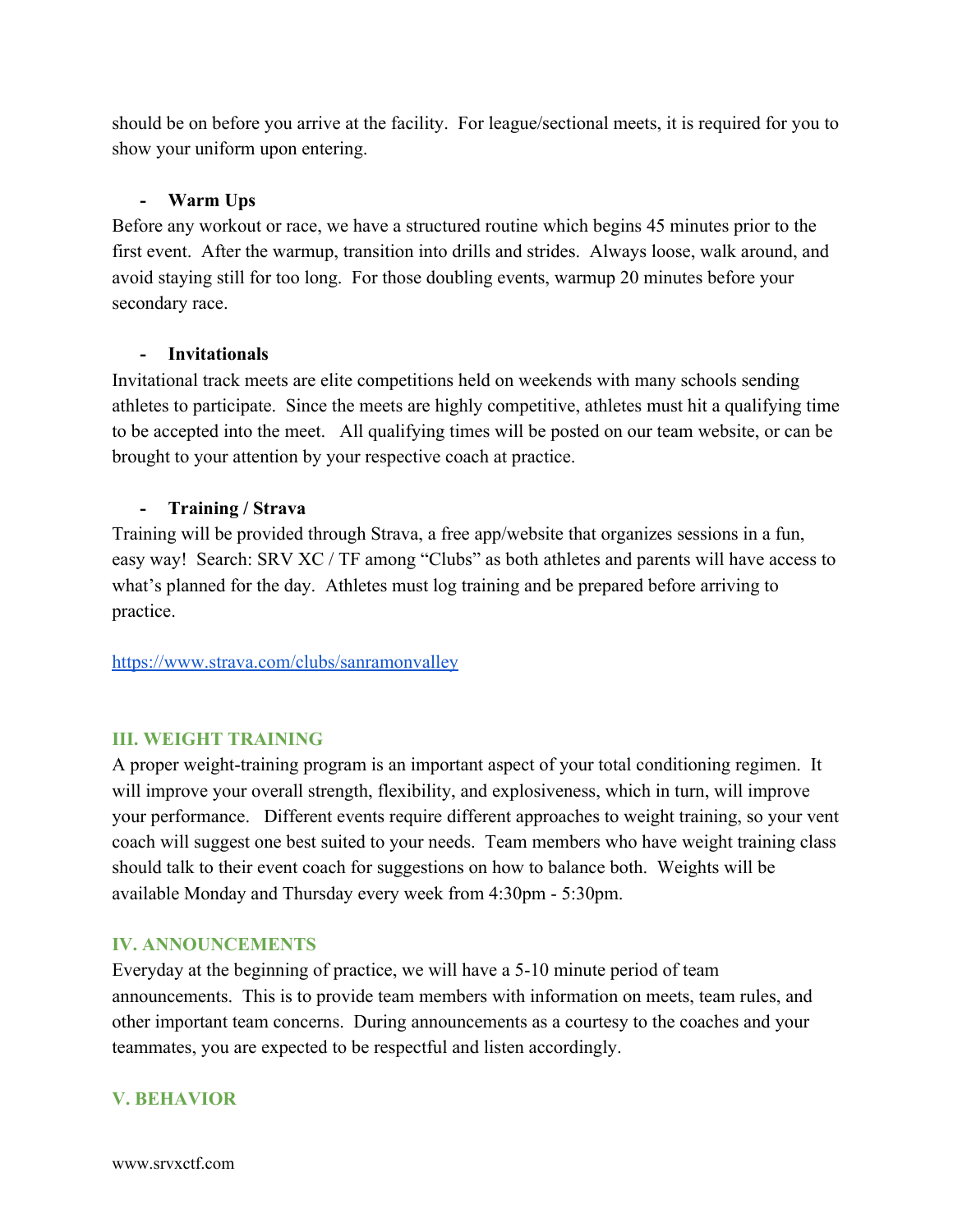As a member of the San Ramon Valley High School track & field team, you are expected to conduct yourself in an appropriate and courteous manner of any function in which you are representing the team. This includes meets, practices, and other team activities. This means showing respect to coaches, teammates, officials, competitors, and spectators at all times. Similarly, others should be treating you respectfully as well. If you feel you are not being treated properly by anyone, immediately notify a coach and they intervene on your behalf. Bullying and/or inappropriate behavior or language directed at another individual either in person or by other means, is cause for disciplinary action. The coaching staff reserves the fight to render additional disciplinary measures on top of what the school designates if an athlete violates the school's code of conduct policy, this may include dismissal from the team.

# **VI. COACHES**

During the time you are at practice, a meet, or any other track function, you are expected to listen to your coach and respond appropriately. If there are any differences of opinion, you may discuss them with the coach at the end of practice. During meets or practices is not the appropriate time to discuss disagreements with your coach. If you feel you are being treated unfairly, or if you have any other problems with your coach, please contact another coach on the team or the school's Athletic Director for advice.

#### **VII. EQUIPEMENT**

All equipment used by the track team is the property of San Ramon Valley High School. Please treat it properly and use it only as it is intended to be used. If any equipment is damaged, please notify a coach so it can either be repaired or replaced. Proper treatment of equipment includes helping to put it back in it's appropriate storage unit after you are done using it. Anyone caught stealing or intentionally destroying the track team's equipment will be immediately disciplined appropriately.

#### **VIII. UNIFORMS**

Every team member is responsible for purchasing their own team uniforms, competition shoes and current year shirt. Information regarding uniform ordering purchase can be found on our team website or by asking any member of the coaching staff. Any undergarment which is visible during competition should be a solid black color. Athletes who cannot afford to purchase a uniform or meet shirt be lent one by the team.

# **IX. INJURIES**

Nothing is more frustrating than working hard in practice, preparing yourself for a big meet, and then becoming injured and missing critical sessions. The key to preventing injuries is by warming up thoghourly, and learning to listen to your body. If you are experiencing any unusual pain or discomfort, notify your coach and the first immediate signs. You can make a minor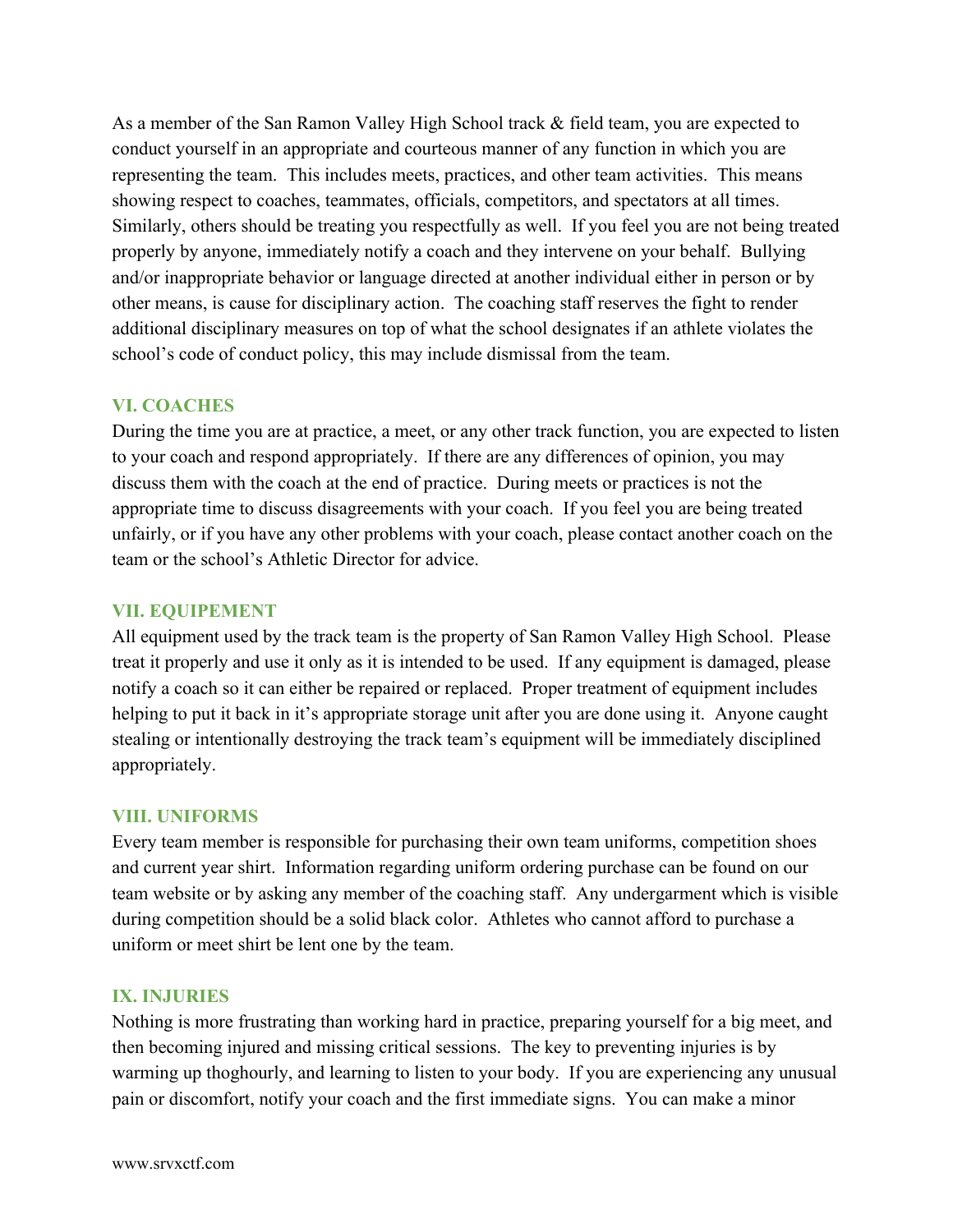injury a major one if you continue to practice on it. There are plenty of other resources available to help accommodate your needs.

# **X. ACADEMICS**

To be eligible to participate in athletics, you must maintain a 2.0 GPA in all classes taken during the previous quarter and be currently enrolled in 20 units. If there is a possibility you may become ineligible, please notify your coach immediately. Please let a coach know if you need class absence verified.

# **X. GOALS**

The best way to maintain your focus and intensity throughout the entire session is to set goals for yourself to achieve during the season. Having something to strive for and concentrate on helps to motivate you during practices. It is also a great feeling of satisfaction to achieve a personal goal that you have set for yourself. A couple of key points:

- Goal should be attainable, you can always set a new goal
- Goals take many forms, achieving a distance, place, or time, or being in better fitness.
- Unrealistic goals will only frustrate you, take it one day at a time.

Each team member is not required, but encouraged to share their goals for the season.

# **XI. NUTRITION**

What you eat during the season plays a large role in preparing your body to perform at peak potential. If you are not eating properly, you will not gain the strength or energy needed to practice and perform efficiently. Some guidelines to observe:

- Eat moderate to large quantities of Complex Carbohydrates these include whole wheat pasta, whole grain breads, brown rice, potatoes, cereals, & grains. They provide long-term energy for your body.
- Eat large quantities of fruits and vegetables these provide necessary vitamins and nutrients to help your body perform.
- Drink lots of water 6-8 glasses of water a day is recommended. Water helps your circulatory system transports nutrients to muscles, eliminate waste products and dissipate excessive body heat.
- Moderate amounts of Protein these include lean meats, fish, poultry, dairy products and eggs. Drinking a glass of chocolate milk or a protein shake after a difficult workout speeds up the recovery process immensely.
- Limited quantities of Fats and Sugars these include meat fats, sugar, sodas, greasy foods, high fat cheeses, and yes, fast food!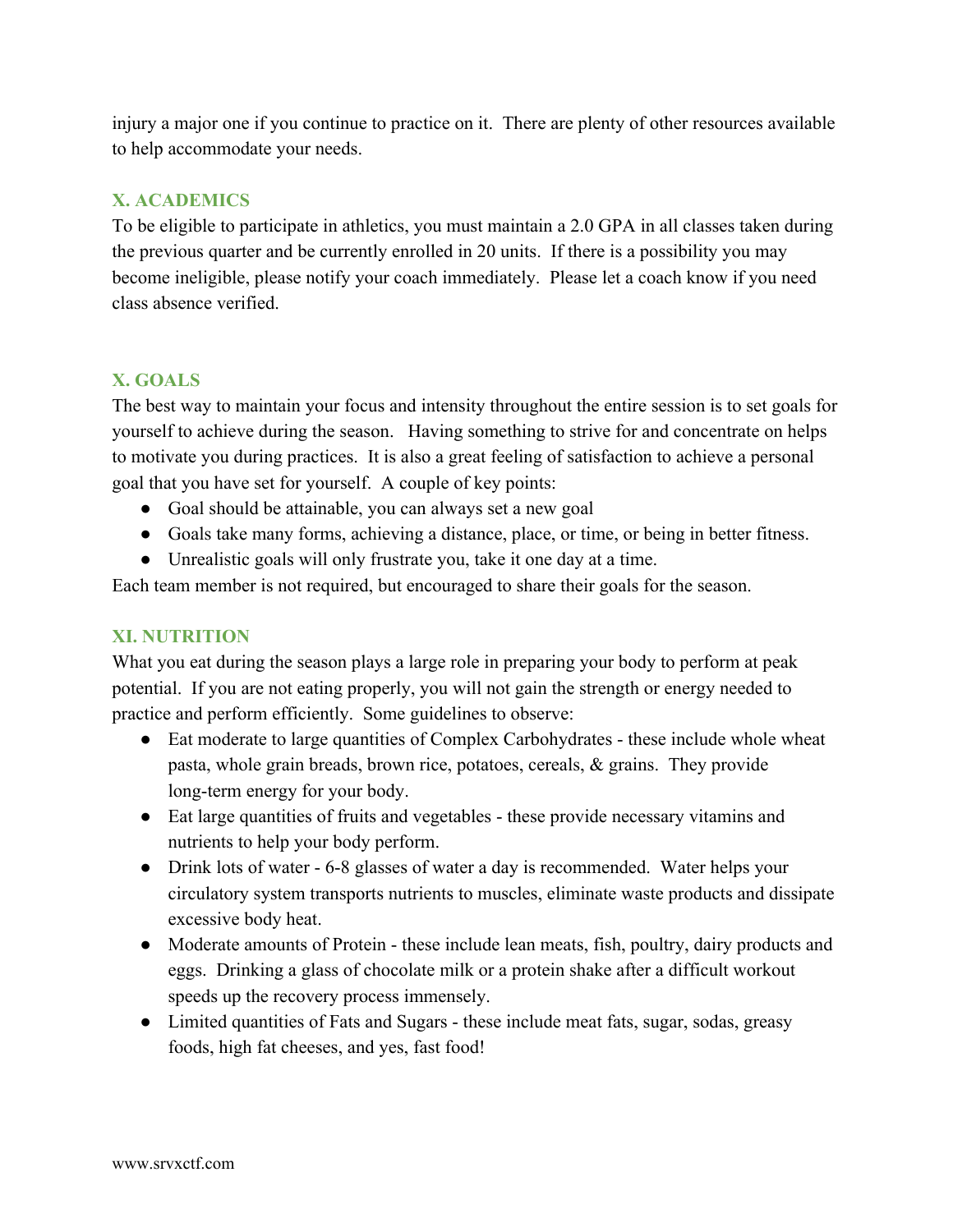The day of a meet, you should eat most carbs and proteins and limit your fat intake. If you have a lot of time between races, whole wheat bagels, nuts, raisins, apples, oranges, and bananas make good snacks to keep your body energized. Remember, before and after your race drink water!

## **XII. WORK / OTHER COMMITMENTS**

If you have a job or other regular commitment and there is a potential schedule conflict, you must notify your coach before the start of the regular season. If you must schedule an appointment during practice time, please inform your coach ahead of time.

#### **XIII. TEAM BANQUET**

Towards the end of the season, the team will be having an awards banquet at a local facility to celebrate the success of the team for the year! It's truly a fun event and everyone is encouraged to bring friends and family. During the evening, we will be handing out Varsity letters, league meet awards, and special awards for expectation team members.

#### **XVI. TEAM BANQUET**

Students who wish to receive credit through Athletic PE must contact the school administration before the season. You will be treated equally and fairly to any other teammate on the program, so give it your best, make new friends, and have fun!

# **XVII. DONATIONS**

The participation donations enables the team to pay for invitational fees, equipment, travel / hotel fees, and incentive awards. It also pays for the additional members of the coaching staff who aren't covered by the district funds and the team's yearly athletic department contribution. Without donations, this team wouldn't be able to compete in any meets! We greatly appreciate all parent donations to help fund our program.

## **CONTACT INFO:**

| <b>Coach Alaka</b>      | Head TF Coach / Sprints / Hurdles       | jalaka@srvusd.net            |
|-------------------------|-----------------------------------------|------------------------------|
| <b>Coach Schafer</b>    | High Jump                               | chaefer@srvusd.net           |
| <b>Coach Werne</b>      | Pole Vault                              | $erne1$ (a) llnl.gov         |
| Coach Intravaia         | XC / Boys Distance                      | jintravaia@srvusd.net        |
| <b>Coach Thornberry</b> | <b>Girls Distance</b>                   | tomilyn.thornberry@gmail.com |
| <b>Coach Freeborn</b>   | Long / Triple Jump                      | $bw$ freeborn@gmail.com      |
| <b>Coach Swenson</b>    | Hurdles / Throws / Girls Distance Asst. | pswenson@srvusd.net          |
| <b>Coach Tavella</b>    | Team Administrator                      | $b$ tavella@gmail.com        |
| <b>Coach Spiker</b>     | Throws                                  | spiker.hammerthrow@gmail.com |